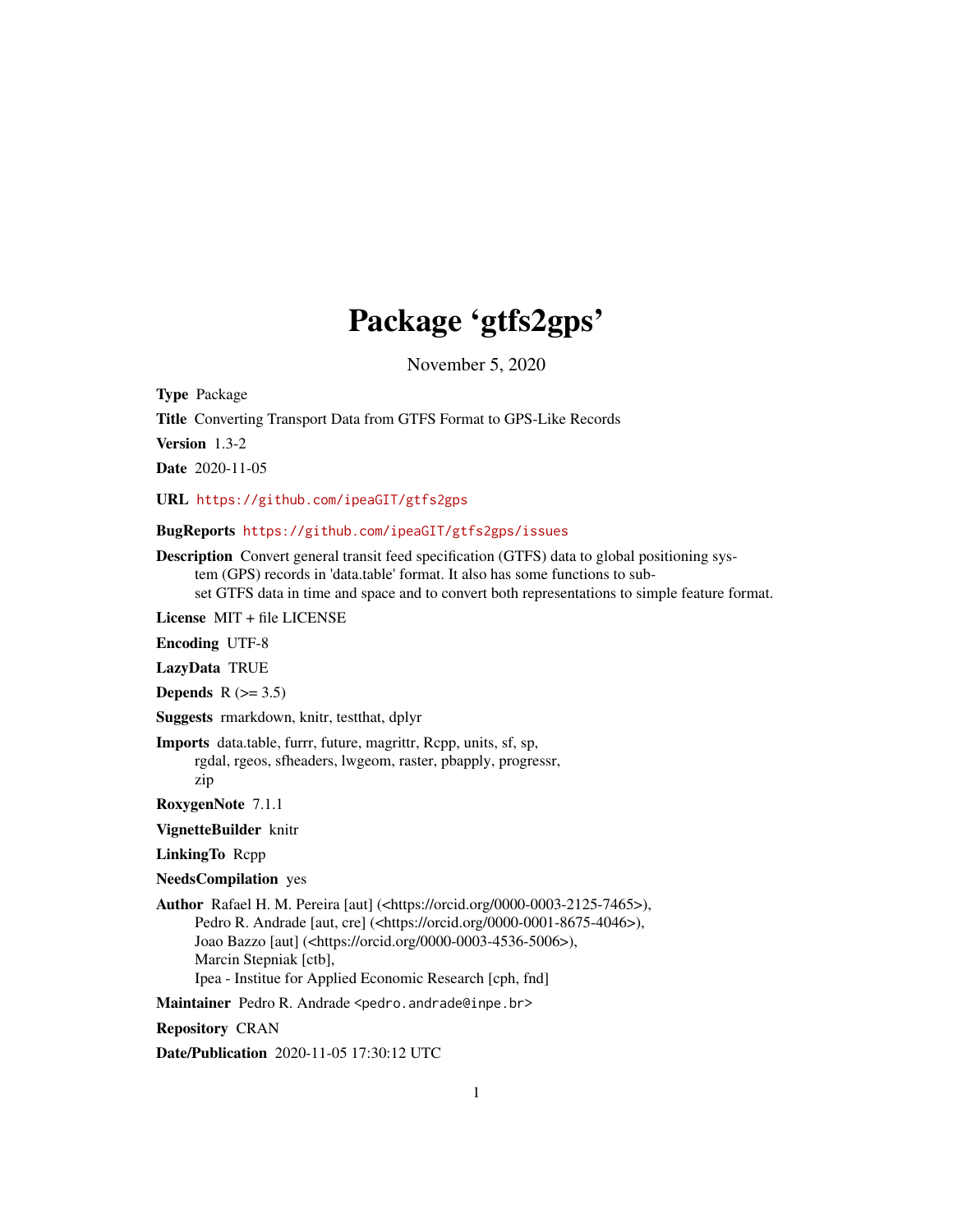# <span id="page-1-0"></span>R topics documented:

|       | $filter_by\_route\_type \dots \dots \dots \dots \dots \dots \dots \dots \dots \dots \dots \dots \dots$ | - 5       |
|-------|--------------------------------------------------------------------------------------------------------|-----------|
|       |                                                                                                        |           |
|       |                                                                                                        |           |
|       |                                                                                                        |           |
|       |                                                                                                        |           |
|       |                                                                                                        |           |
|       |                                                                                                        |           |
|       |                                                                                                        |           |
|       |                                                                                                        |           |
|       |                                                                                                        |           |
|       |                                                                                                        |           |
|       |                                                                                                        |           |
|       |                                                                                                        |           |
|       |                                                                                                        |           |
|       |                                                                                                        |           |
|       |                                                                                                        |           |
|       |                                                                                                        |           |
| Index |                                                                                                        | <b>18</b> |
|       |                                                                                                        |           |

append\_height *Add a column with height to GPS data*

# Description

Add a column named height to GPS data using a tif data as reference.

# Usage

```
append_height(gps, heightfile)
```
# Arguments

| gps        | A GPS data created from gtfs2gps().          |
|------------|----------------------------------------------|
| heightfile | The pathname of a tif file with height data. |

# Value

The GPS data with a new column named height.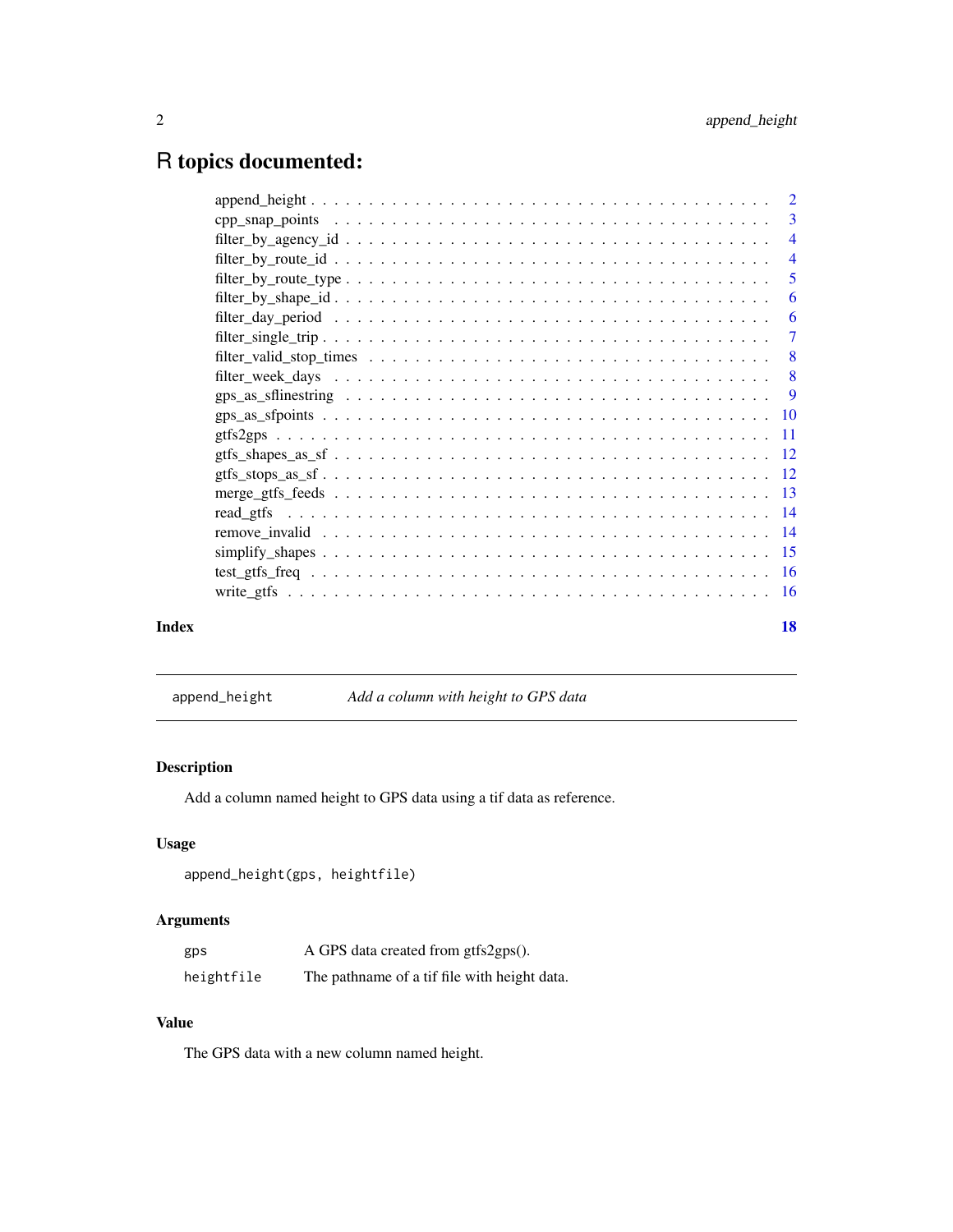# <span id="page-2-0"></span>cpp\_snap\_points 3

# Examples

library(dplyr)

```
fortaleza <- system.file("extdata/fortaleza.zip", package = "gtfs2gps")
srtmfile <- system.file("extdata/fortaleza-srtm.tif", package = "gtfs2gps")
gtfs <- read_gtfs(fortaleza) %>%
  filter_week_days() %>%
  filter_single_trip() %>%
  remove_invalid()
fortaleza_gps <- gtfs2gps(gtfs) %>% append_height(srtmfile)
```
cpp\_snap\_points *Snap points to the closest points from another set*

# Description

Snap a set of points to the closest points available in another set of points.

## Usage

```
cpp_snap_points(data, ref, spatial_resolution, id)
```
# Arguments

| data               | A set of points to be snapped (a matrix). The result will have the same number<br>of rows of this argument. Each row will return the respective snapped point.                              |
|--------------------|---------------------------------------------------------------------------------------------------------------------------------------------------------------------------------------------|
| ref                | A set of reference points (another matrix). The result will be a subset of this<br>parameter.                                                                                               |
| spatial_resolution |                                                                                                                                                                                             |
|                    | The spatial resolution of data, which means that from each point of data it is<br>possible to reach at least one point within data with distance equals or less than<br>spatial resolution. |
| id                 | The id of the data to be shown in case of an error when a given point is more<br>than [spatial_resolution $\wedge$ 4] meters away from the reference matrix.                                |

#### Value

A data.frame with the snapped points.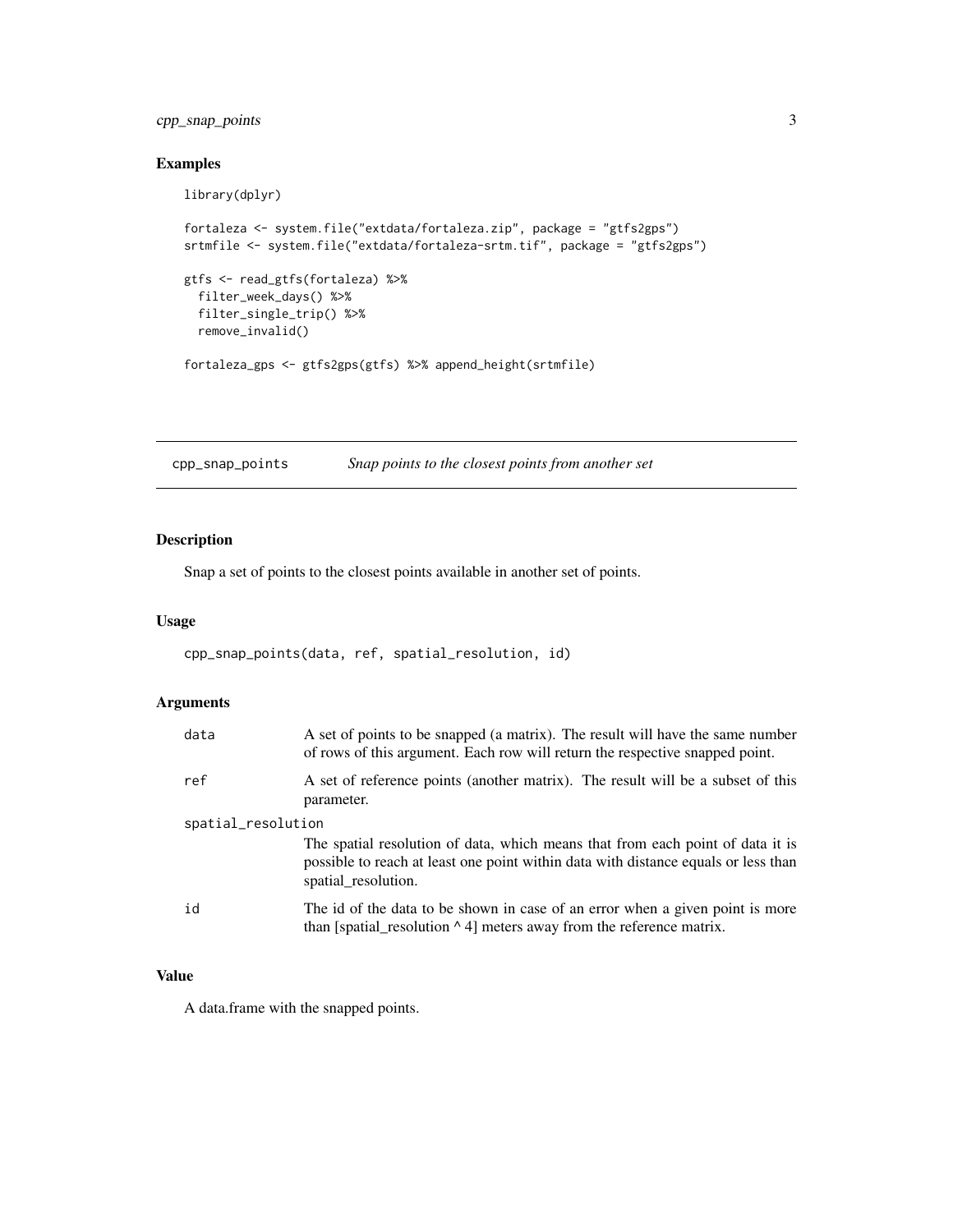<span id="page-3-0"></span>filter\_by\_agency\_id *Filter GTFS data by agency ids*

#### Description

Filter a GTFS data by its agency ids. It also removes the unnecessary routes, trips, frequencies, stop\_times, calendars, shapes, and stops accordingly.

# Usage

```
filter_by_agency_id(gtfs_data, agency_ids)
```
#### Arguments

| gtfs_data  | A list of data.tables read using gtfs2gps::reag_gtfs().              |
|------------|----------------------------------------------------------------------|
| agency_ids | A vector of strings belonging to the agencies of the gtfs_data data. |

#### Value

A filtered GTFS data.

# Examples

```
poa <- read_gtfs(system.file("extdata/poa.zip", package = "gtfs2gps"))
```

```
result <- filter_by_agency_id(poa, "EPTC")
```
filter\_by\_route\_id *Filter GTFS data by route ids*

#### Description

Filter a GTFS data by its route ids, subsetting routes and trips. It also removes the unnecessary stop\_times, shapes, frequencies (if exist in a feed), and stops accordingly.

#### Usage

```
filter_by_route_id(gtfs_data, route_ids)
```
# Arguments

| gtfs_data | A list of data.tables read using gtfs2gps::reag_gtfs().                                                                                                                                              |
|-----------|------------------------------------------------------------------------------------------------------------------------------------------------------------------------------------------------------|
| route ids | A vector of route ids belonging to the routes of the gtfs_data data. Note that<br>route id might be loaded by gtfs2gps::read_gtfs() as a string or a number, de-<br>pending on the available values. |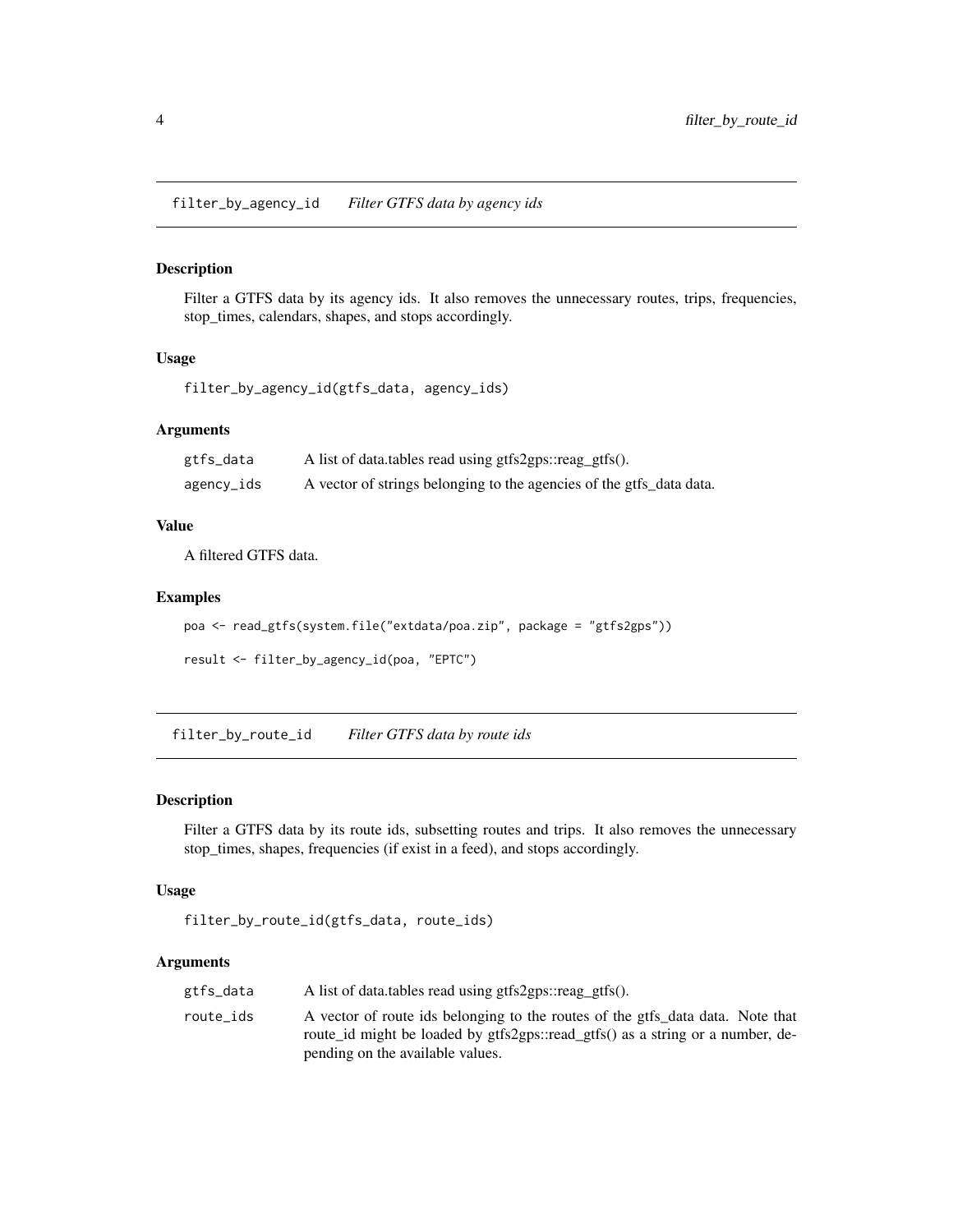# <span id="page-4-0"></span>filter\_by\_route\_type 5

# Value

A filtered GTFS data.

# Examples

```
warsaw <- read_gtfs(system.file("extdata/warsaw.zip", package="gtfs2gps"))
```

```
subset <- filter_by_route_id(warsaw, c("15", "175"))
```
filter\_by\_route\_type *Filter GTFS data by transport mode (route type)*

# Description

Filter a GTFS data by transport mode (coded in the column route\_type in routes.txt). It also removes the unnecessary trips, stop\_times, shapes, frequencies (if exist in a feed), and stops accordingly.

#### Usage

filter\_by\_route\_type(gtfs\_data, route\_types)

#### Arguments

| gtfs_data   | A list of data.tables read using gtfs2gps::reag_gtfs().                                                                                                                                                |
|-------------|--------------------------------------------------------------------------------------------------------------------------------------------------------------------------------------------------------|
| route_types | A vector of route types belonging to the routes of the gtfs_data data. Note that<br>route_type might be loaded by gtfs2gps::read_gtfs() as a string or a number,<br>depending on the available values. |

# Value

A filtered GTFS data.

```
warsaw <- read_gtfs(system.file("extdata/warsaw.zip", package="gtfs2gps"))
subset <- filter_by_route_type(warsaw, c(0, 3))
```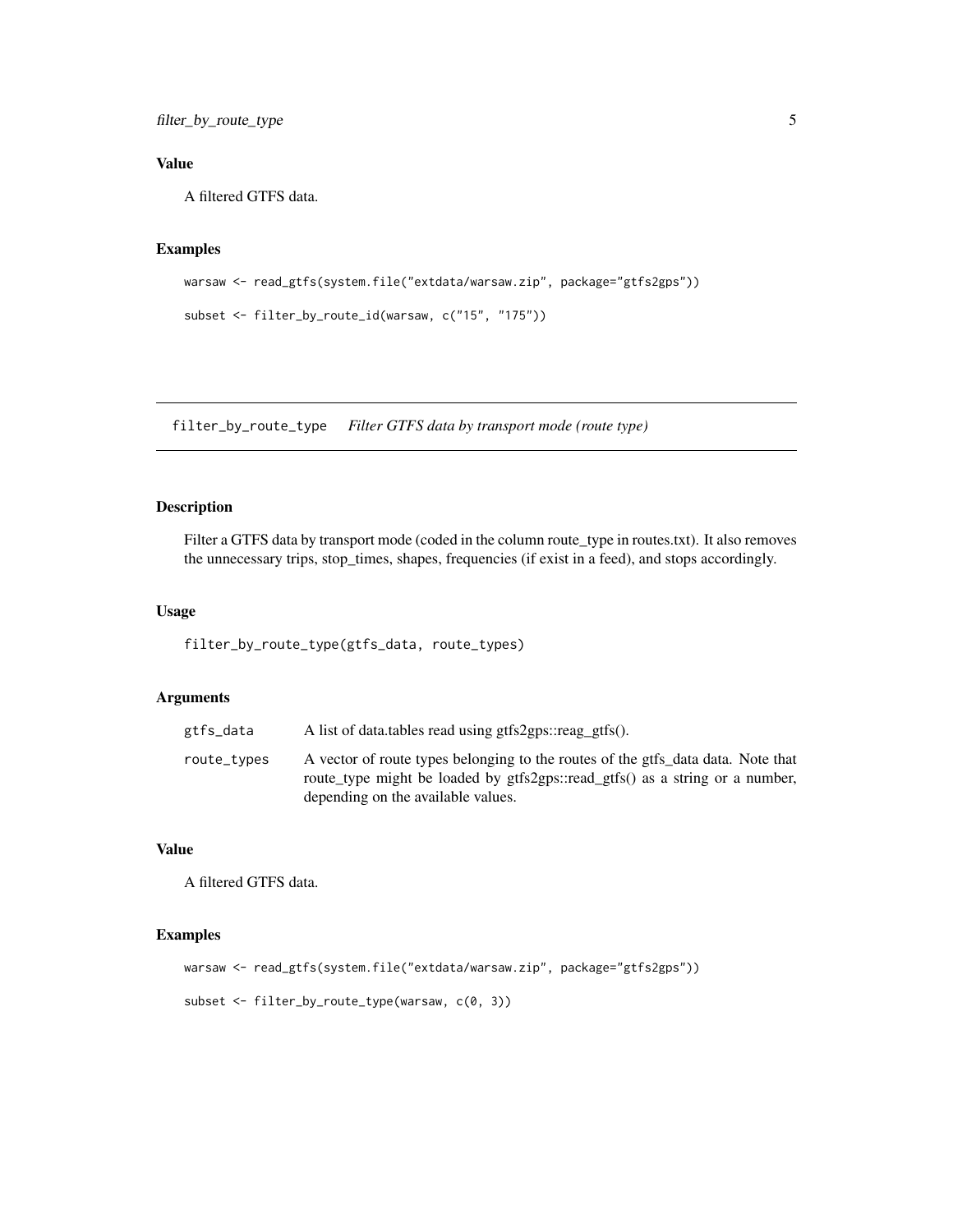<span id="page-5-0"></span>filter\_by\_shape\_id *Filter GTFS data by shape ids*

# Description

Filter a GTFS data by its shape ids. It also removes the unnecessary trips, stop\_times, stops, and routes accordingly.

#### Usage

filter\_by\_shape\_id(gtfs\_data, shape\_ids)

#### Arguments

| gtfs_data | A list of data.tables read using gtfs2gps::reag_gtfs().                        |
|-----------|--------------------------------------------------------------------------------|
| shape_ids | A vector of shape ids belonging to the shapes of the gtfs_data data. Note that |
|           | shape id might be loaded by gtfs2gps::read gtfs() as a string or a number, de- |
|           | pending on the available values.                                               |

#### Value

A filtered GTFS data.

# Examples

```
poa <- read_gtfs(system.file("extdata/poa.zip", package = "gtfs2gps"))
```

```
subset <- filter_by_shape_id(poa, "T2-1")
```
filter\_day\_period *Filter GTFS data within a period of the day*

# Description

Updates a GTFS feed filtering only the routes, shapes, trips, stops, agencies and services that are active within a given period of the day.

# Usage

```
filter_day_period(gtfs, period_start = "00:00:01", period_end = "23:59:59")
```
# Arguments

| gtfs         | A GTFS data.                                                                        |
|--------------|-------------------------------------------------------------------------------------|
| period_start | A string of type "hh:mm" indicating start of the period (defaults to $"00:00:01"$ ) |
| period_end   | A string of type "hh:mm" indicating the end of the period (defaults to "23:59:59")  |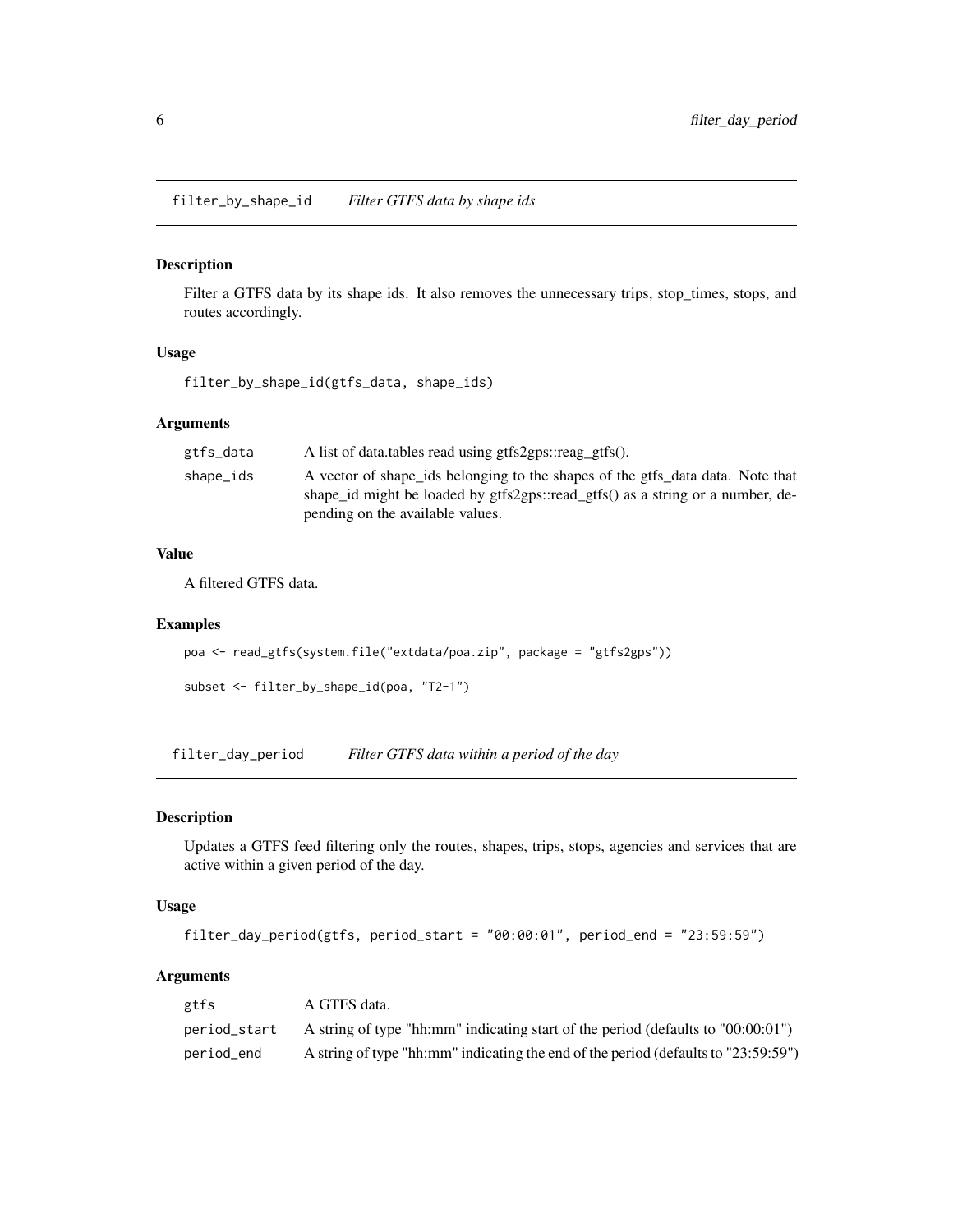<span id="page-6-0"></span>filter\_single\_trip 7

# Value

A filtered GTFS data.

# Examples

```
# read gtfs data
poa <- read_gtfs(system.file("extdata/poa.zip", package = "gtfs2gps"))
# filter gtfs data
poa_f <- filter_day_period(poa, period_start = "10:00", period_end = "10:20")
```
filter\_single\_trip *Filter GTFS trips in order to have one trip per shape\_id*

# Description

Filter a GTFS data by keeping only one trip per shape\_id. It also removes the unnecessary routes accordingly.

# Usage

```
filter_single_trip(gtfs_data)
```
# Arguments

gtfs\_data A list of data.tables read using gtfs2gps::reag\_gtfs().

# Value

A filtered GTFS data.

# Examples

```
poa <- read_gtfs(system.file("extdata/poa.zip", package = "gtfs2gps"))
```
subset <- filter\_single\_trip(poa)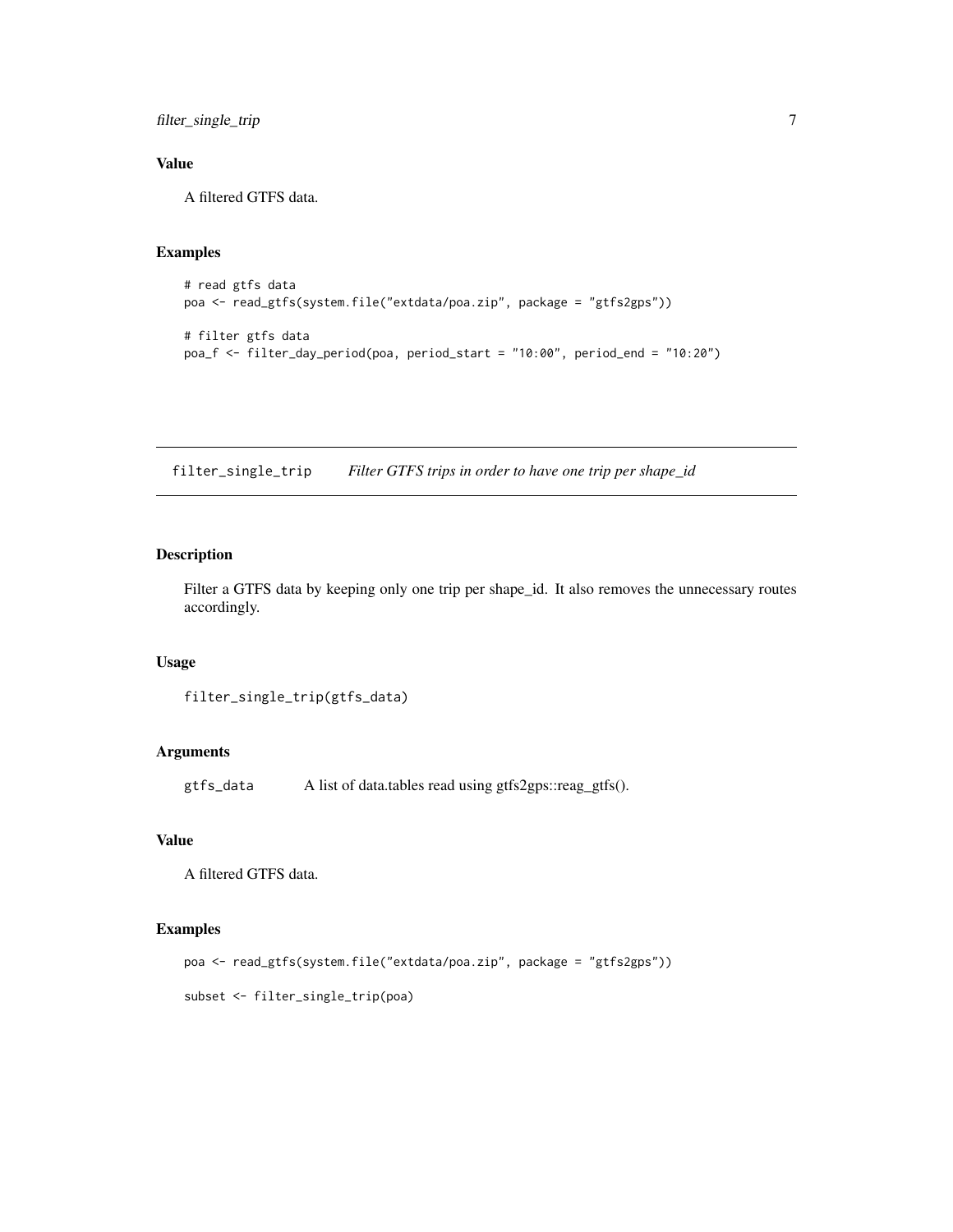```
filter_valid_stop_times
```
*Filter GTFS data using valid stop times*

#### Description

Filter a GTFS data read using gtfs2gps::read\_gtfs(). It removes stop\_times with NA values in arrival\_time, departure\_time, and arrival\_time\_hms. It also filters stops and routes accordingly.

# Usage

filter\_valid\_stop\_times(gtfs\_data)

#### Arguments

gtfs\_data A list of data.tables read using gtfs2gps::reag\_gtfs().

#### Value

A filtered GTFS data.

#### Examples

```
poa <- read_gtfs(system.file("extdata/poa.zip", package = "gtfs2gps"))
```

```
subset <- filter_valid_stop_times(poa)
```
filter\_week\_days *Filter GTFS trips operating on week days*

#### Description

Filter a GTFS data read using gtfs2gps::read\_gtfs(). It removes the trips operating only saturday or sunday.

#### Usage

```
filter_week_days(gtfs_data)
```
# Arguments

gtfs\_data A list of data.tables read using gtfs2gps::reag\_gtfs().

# Value

A filtered GTFS data.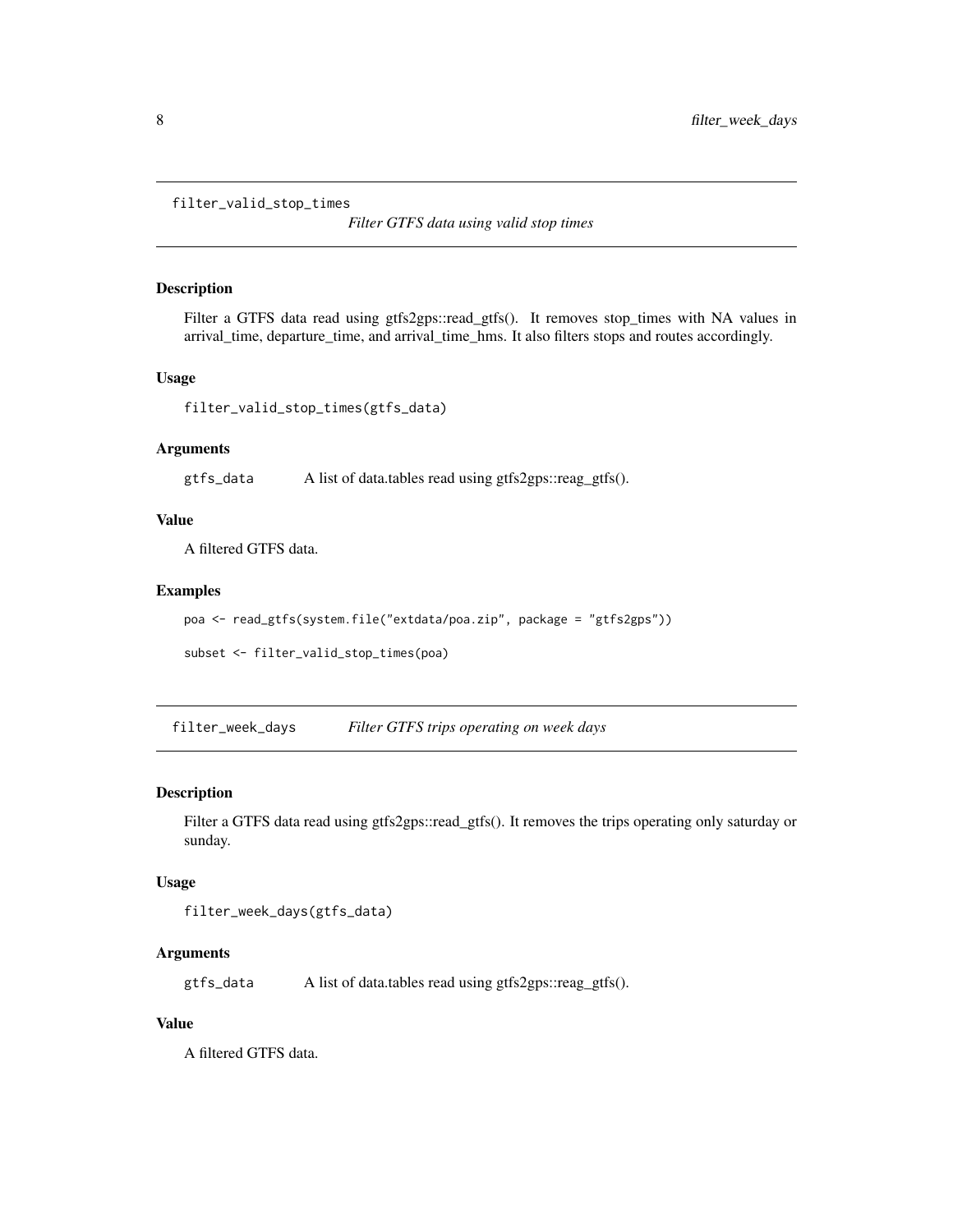#### <span id="page-8-0"></span>Examples

```
poa <- read_gtfs(system.file("extdata/poa.zip", package = "gtfs2gps"))
```
subset <- filter\_week\_days(poa)

gps\_as\_sflinestring *Converts a GPS-like data.table to a LineString Simple Feature (sf) object*

#### Description

Every interval of GPS data points between stops for each trip\_id is converted into a linestring segment. The output assumes constant average speed between consecutive stops.

#### Usage

```
gps_as_sflinestring(gps, crs = 4326)
```
# Arguments

| gps | A data table with timestamp data.                                         |
|-----|---------------------------------------------------------------------------|
| crs | A Coordinate Reference System. The default value is 4326 (lationg WGS84). |

# Value

A simple feature (sf) object with LineString data.

```
library(gtfs2gps)
library(dplyr)
poa <- read_gtfs(system.file("extdata/poa.zip", package = "gtfs2gps"))
poa_subset <- filter_by_shape_id(poa, c("T2-1", "A141-1")) %>%
  filter_single_trip()
poa_gps <- gtfs2gps(poa_subset)
poa_gps_sf <- gps_as_sflinestring(poa_gps)
```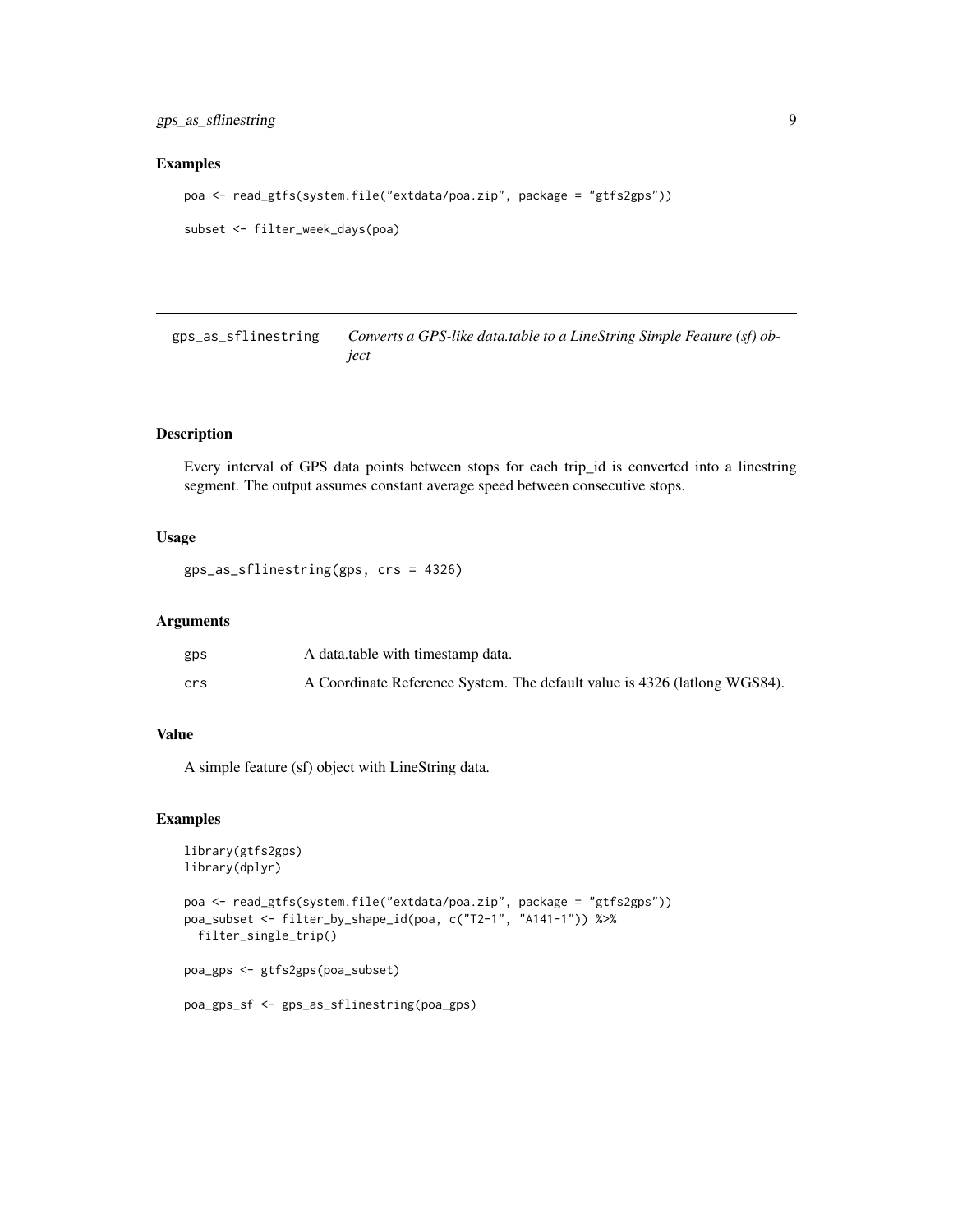<span id="page-9-0"></span>

Convert a GPS data stored in a data.table into Simple Feature points.

#### Usage

gps\_as\_sfpoints(gps, crs = 4326)

# Arguments

| gps | A data table with timestamp data.                                         |
|-----|---------------------------------------------------------------------------|
| crs | A Coordinate Reference System. The default value is 4326 (lationg WGS84). |

# Value

A simple feature (sf) object with point data.

```
library(gtfs2gps)
library(dplyr)
fortaleza <- read_gtfs(system.file("extdata/fortaleza.zip", package = "gtfs2gps"))
srtmfile <- system.file("extdata/fortaleza-srtm.tif", package="gtfs2gps")
subset <- fortaleza %>%
  filter_week_days() %>%
  filter_single_trip() %>%
  filter_by_shape_id(c("shape804-I", "shape806-I"))
for_gps <- gtfs2gps(subset)
for_gps_sf_points <- gps_as_sfpoints(for_gps) # without height
for_gps <- append_height(for_gps, srtmfile)
for_gps_sf_points <- gps_as_sfpoints(for_gps) # with height
```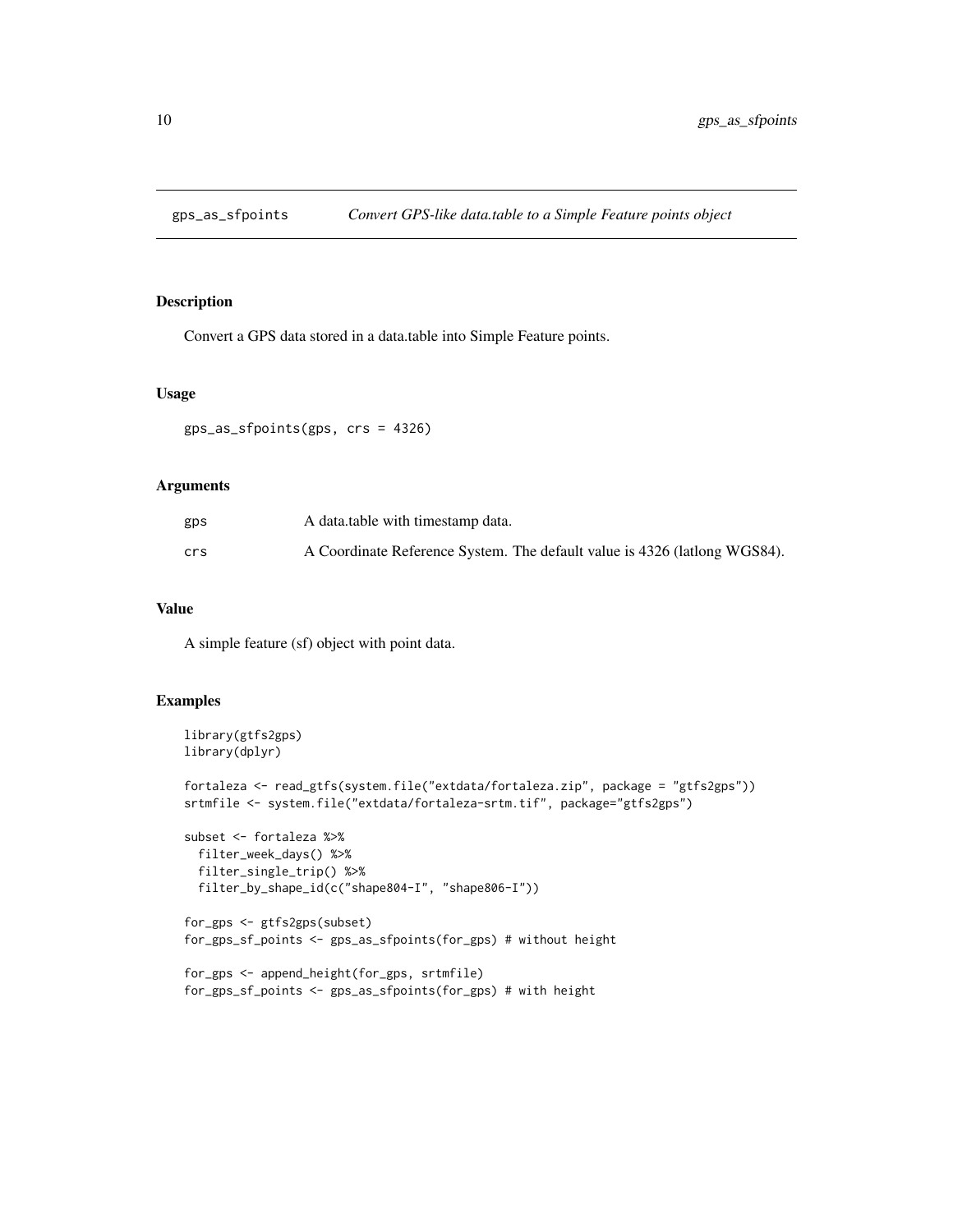<span id="page-10-0"></span>

Convert GTFS data to GPS format by sampling points using a spatial resolution. This function creates additional points in order to guarantee that two points in a same trip will have at most a given distance, indicated as a spatial resolution. This function uses progressr internally to show progress bars.

# Usage

```
gtfs2gps(
  gtfs_data,
  spatial_resolution = 50,
  parallel = FALSE,
  strategy = "multiprocess",
  filepath = NULL,
  continue = FALSE
)
```
# Arguments

| gtfs_data          | A path to a GTFS file to be converted to GPS, or a GTFS data represented as a<br>list of data.tables.                                                                                                                                                         |
|--------------------|---------------------------------------------------------------------------------------------------------------------------------------------------------------------------------------------------------------------------------------------------------------|
| spatial_resolution |                                                                                                                                                                                                                                                               |
|                    | The spatial resolution in meters. Default is 50m.                                                                                                                                                                                                             |
| parallel           | Decides whether the function should run in parallel. Defaults to FALSE. When<br>TRUE, it will use all cores available minus one.                                                                                                                              |
| strategy           | Name of evaluation function to use in future parallel processing. Defaults to<br>"multiprocess", i.e. if multicore evaluation is supported, that will be used, oth-<br>erwise multisession evaluation will be used. Fore details, check ?future::plan().      |
| filepath           | Output file path. As default, the output is returned in R. When this argument is<br>set, each route is saved into a file within filepath, with the name equals to its id.<br>In this case, no output is returned.                                             |
| continue           | Argument that can be used only with filepath. When TRUE, it skips process-<br>ing the shape identifiers that were already saved into files. It is useful to con-<br>tinue processing a GTFS file that was stopped for some reason. Default value is<br>FALSE. |

# Value

A data.table, where each row represents a GPS point. The following columns are returned (units of measurement in parenthesis): dist and cumdist (meters), cumtime (seconds), shape\_pt\_lon and shape\_pt\_lat (degrees), speed (km/h), departure\_time (hh:mm:ss), .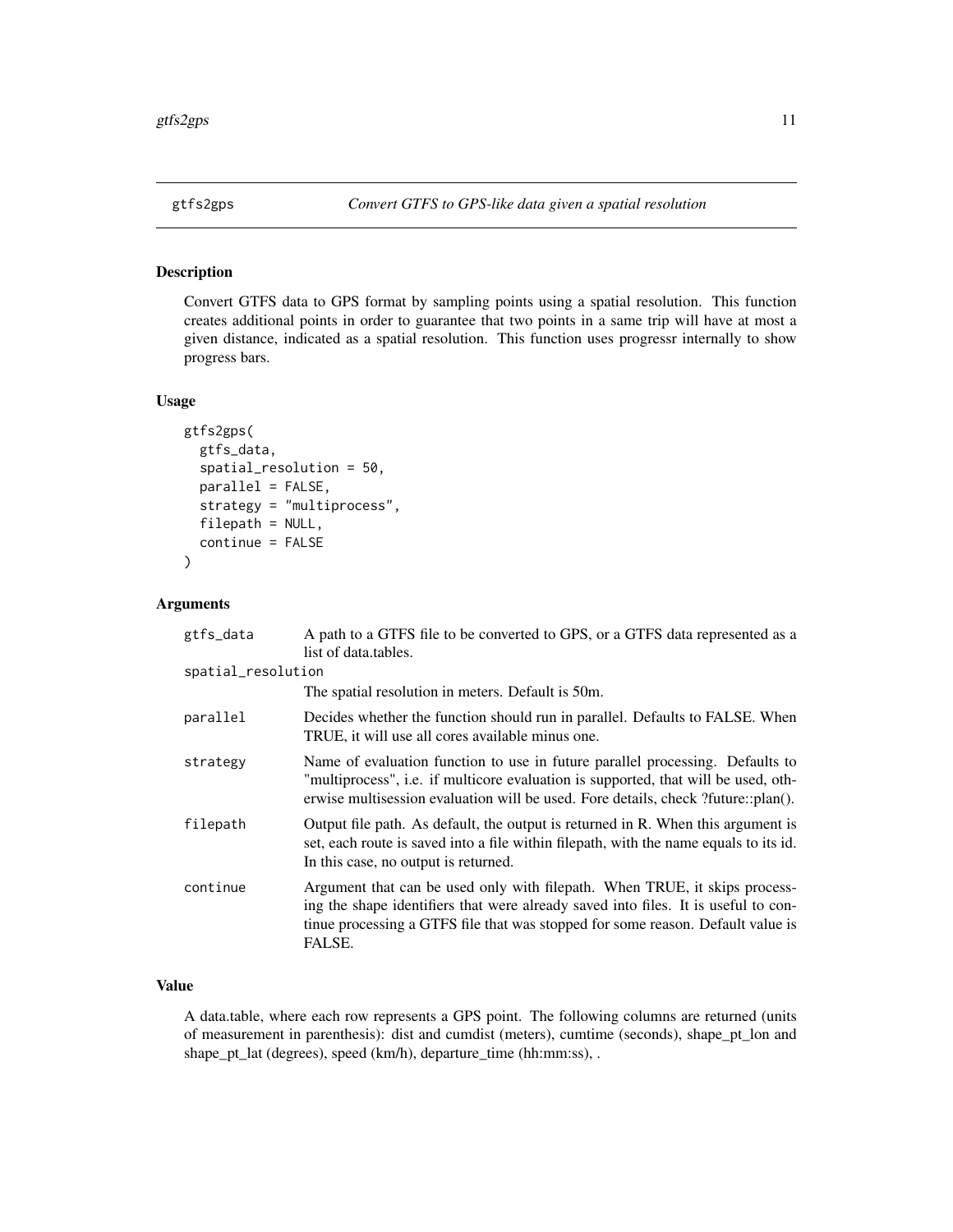#### <span id="page-11-0"></span>Examples

```
library(dplyr)
poa <- read_gtfs(system.file("extdata/poa.zip", package="gtfs2gps"))
subset <- filter_by_shape_id(poa, "T2-1") %>%
 filter_single_trip()
poa_gps <- gtfs2gps(subset)
```
gtfs\_shapes\_as\_sf *Convert GTFS shapes to simple feature object*

#### Description

Convert a GTFS shapes data loaded using gtfs2gps::read\_gtf() into a line simple feature (sf).

#### Usage

gtfs\_shapes\_as\_sf(gtfs, crs = 4326)

#### Arguments

| gtfs | A GTFS data.                                                                                              |  |
|------|-----------------------------------------------------------------------------------------------------------|--|
| crs  | The coordinate reference system represented as an EPSG code. The default<br>value is 4326 (lationg WGS84) |  |

# Value

A simple feature (sf) object.

#### Examples

```
poa <- read_gtfs(system.file("extdata/saopaulo.zip", package = "gtfs2gps"))
poa_sf <- gtfs_shapes_as_sf(poa)
```

| gtfs_stops_as_sf | Convert GTFS stops to simple feature object |  |  |
|------------------|---------------------------------------------|--|--|
|------------------|---------------------------------------------|--|--|

# Description

Convert a GTFS stops data loaded using gtfs2gps::read\_gtf() into a point simple feature (sf).

# Usage

gtfs\_stops\_as\_sf(gtfs, crs = 4326)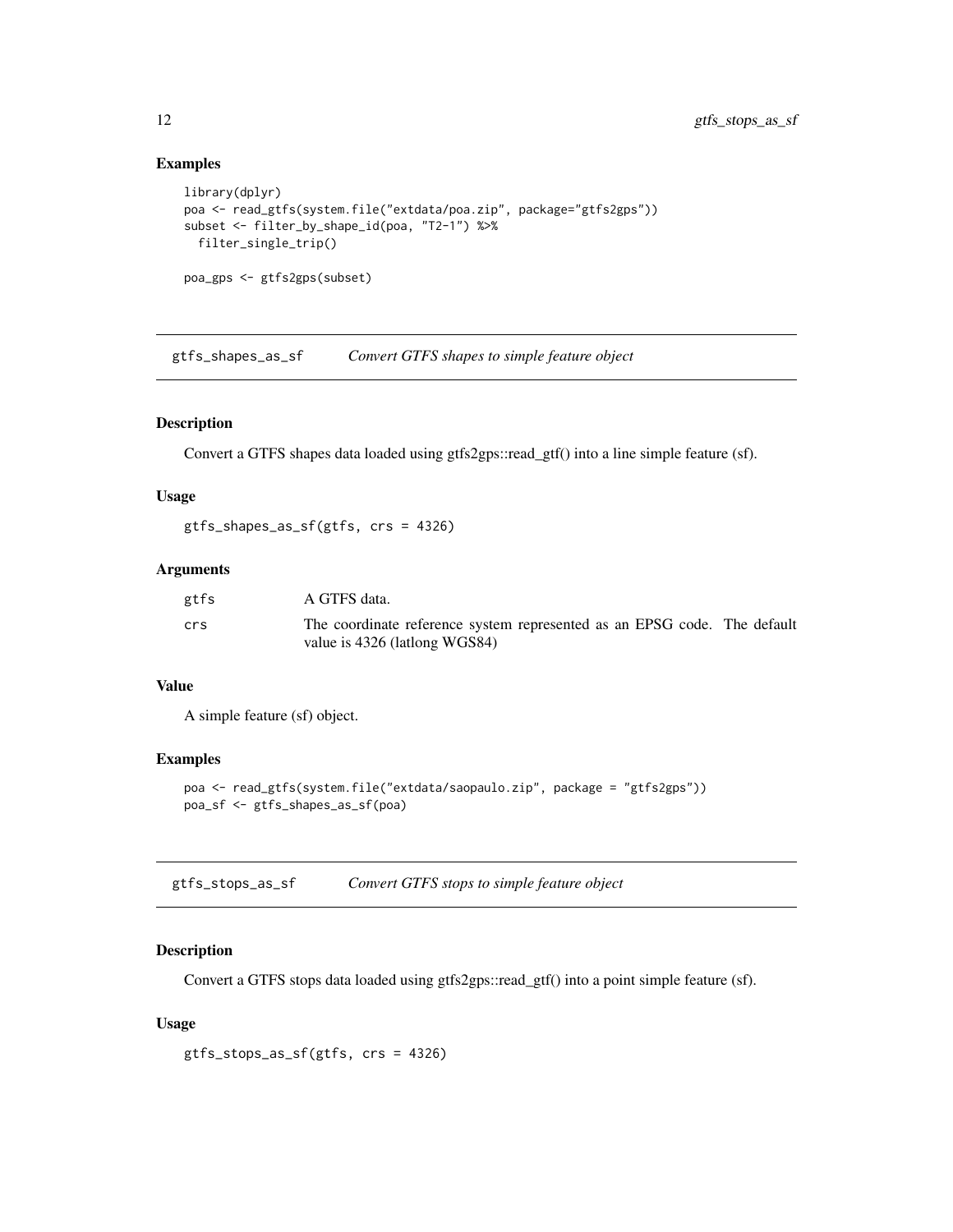#### <span id="page-12-0"></span>Arguments

| gtfs | A GTFS data.                                                                                              |
|------|-----------------------------------------------------------------------------------------------------------|
| crs  | The coordinate reference system represented as an EPSG code. The default<br>value is 4326 (lationg WGS84) |

# Value

A simple feature (sf) object.

#### Examples

```
poa <- read_gtfs(system.file("extdata/poa.zip", package = "gtfs2gps"))
poa_shapes <- gtfs_shapes_as_sf(poa)
poa_stops <- gtfs_stops_as_sf(poa)
```
merge\_gtfs\_feeds *Merge multiple GTFS feeds into a single one*

# Description

Build a single GTFS by joinning together the elements of multiple GTFS feeds.

### Usage

```
merge_gtfs_feeds(gtfs_list)
```
# Arguments

gtfs\_list A list of GTFS.zip files.

### Value

A single list of data.tables, where each index represents the respective GTFS file name.

```
# get a list of GTFS feeds
spo <- system.file("extdata/saopaulo.zip", package = "gtfs2gps")
poa <- system.file("extdata/poa.zip", package = "gtfs2gps")
gtfs_list <- list(spo, poa)
new_gtfs <- merge_gtfs_feeds(gtfs_list)
```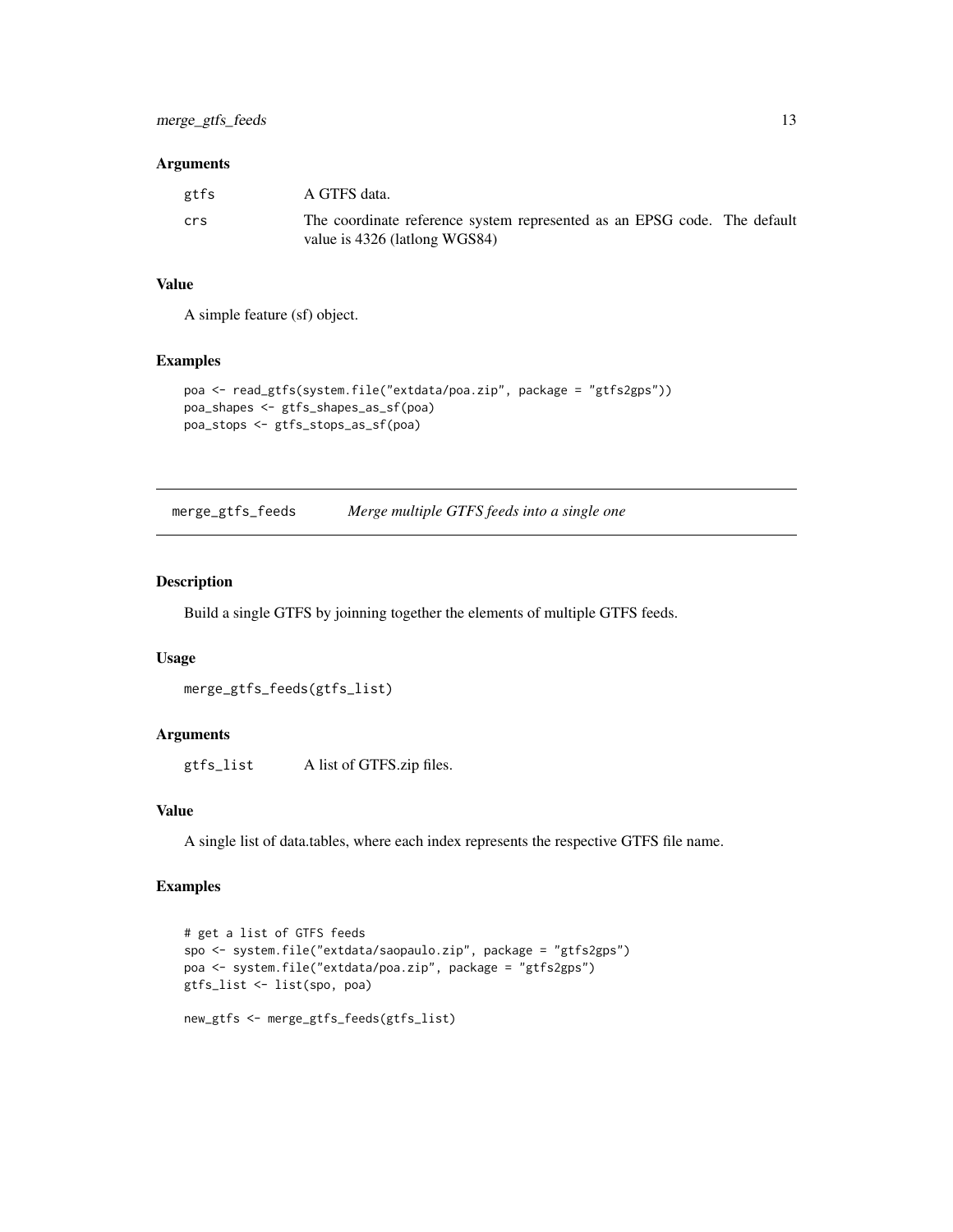<span id="page-13-0"></span>

Read files of a zipped GTFS feed and load them to memory as a list of data.tables. It will load the following files: "shapes.txt", "stop\_times.txt", "stops.txt", "trips.txt", "agency.txt", "calendar.txt", "routes.txt", and "frequencies.txt", with this last four being optional. If one of the mandatory files does not exit, this function will stop with an error message.

#### Usage

read\_gtfs(gtfszip)

#### Arguments

gtfszip A zipped GTFS data.

#### Value

A list of data.tables, where each index represents the respective GTFS file name.

#### Examples

poa <- read\_gtfs(system.file("extdata/poa.zip", package = "gtfs2gps"))

remove\_invalid *Remove invalid objects from GTFS data*

# Description

Remove all objects from GTFS data that are not used in all relations that they are required to be. That is, agency-routes relation (agency\_id), routes-trips relation (route\_id), trips-shapes relation (shape\_id), trips-frequencies relation (trip\_id), trips-stop\_times relation (trip\_id), stop\_times-stops relation (stop\_id), and trips-calendar relation (service\_id), recursively, until GTFS data does not reduce its size anymore. For example, if one agency\_id belongs to routes but not to agency will be removed. This might cause one cascade removal of objects in other relations that originally did not have any inconsistency.

#### Usage

```
remove_invalid(gtfs_data, only_essential = TRUE, prompt_invalid = FALSE)
```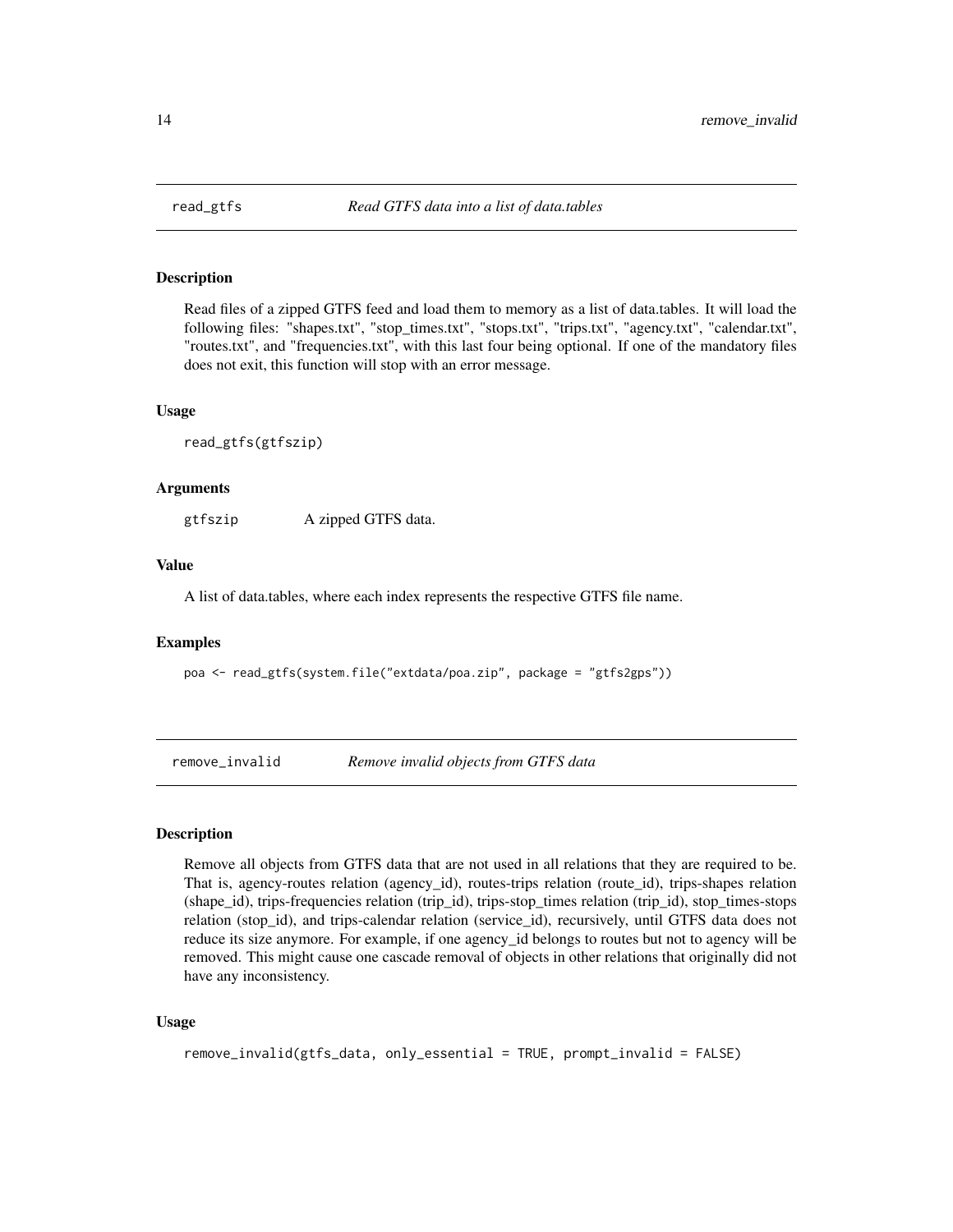# <span id="page-14-0"></span>Arguments

| gtfs_data | A list of data.tables read using gtfs2gps::reag_gtfs().                                           |
|-----------|---------------------------------------------------------------------------------------------------|
|           | only_essential Remove only the essential files? The essential files are all but agency, calendar, |
|           | and routes. Default is TRUE, which means that agency-routes, routes-trips, and                    |
|           | trips-calendar relations will not be processed as restrictions to remove objects.                 |
|           |                                                                                                   |

prompt\_invalid Show the invalid objects. Default is FALSE.

# Value

A subset of the input GTFS data.

# Examples

```
poa <- read_gtfs(system.file("extdata/poa.zip", package = "gtfs2gps"))
object.size(poa)
subset <- remove_invalid(poa)
object.size(subset)
```
simplify\_shapes *Simplify shapes of a GTFS file*

# Description

Remove points from the shapes of a GTFS file in order to reduce its size. It uses Douglas-Peucker algorithm internally.

#### Usage

```
simplify_shapes(gtfs_data, tol = 0)
```
# Arguments

| gtfs_data | A list of data.tables read using gtfs2gps::read_gtfs().                   |  |
|-----------|---------------------------------------------------------------------------|--|
| tol       | Numerical tolerance value to be used by the Douglas-Peuker algorithm. The |  |
|           | default value is 0, which means that no data will be lost.                |  |

#### Value

A GTFS data whose shapes is a subset of the input data.

```
poa <- read_gtfs(system.file("extdata/poa.zip", package="gtfs2gps"))
```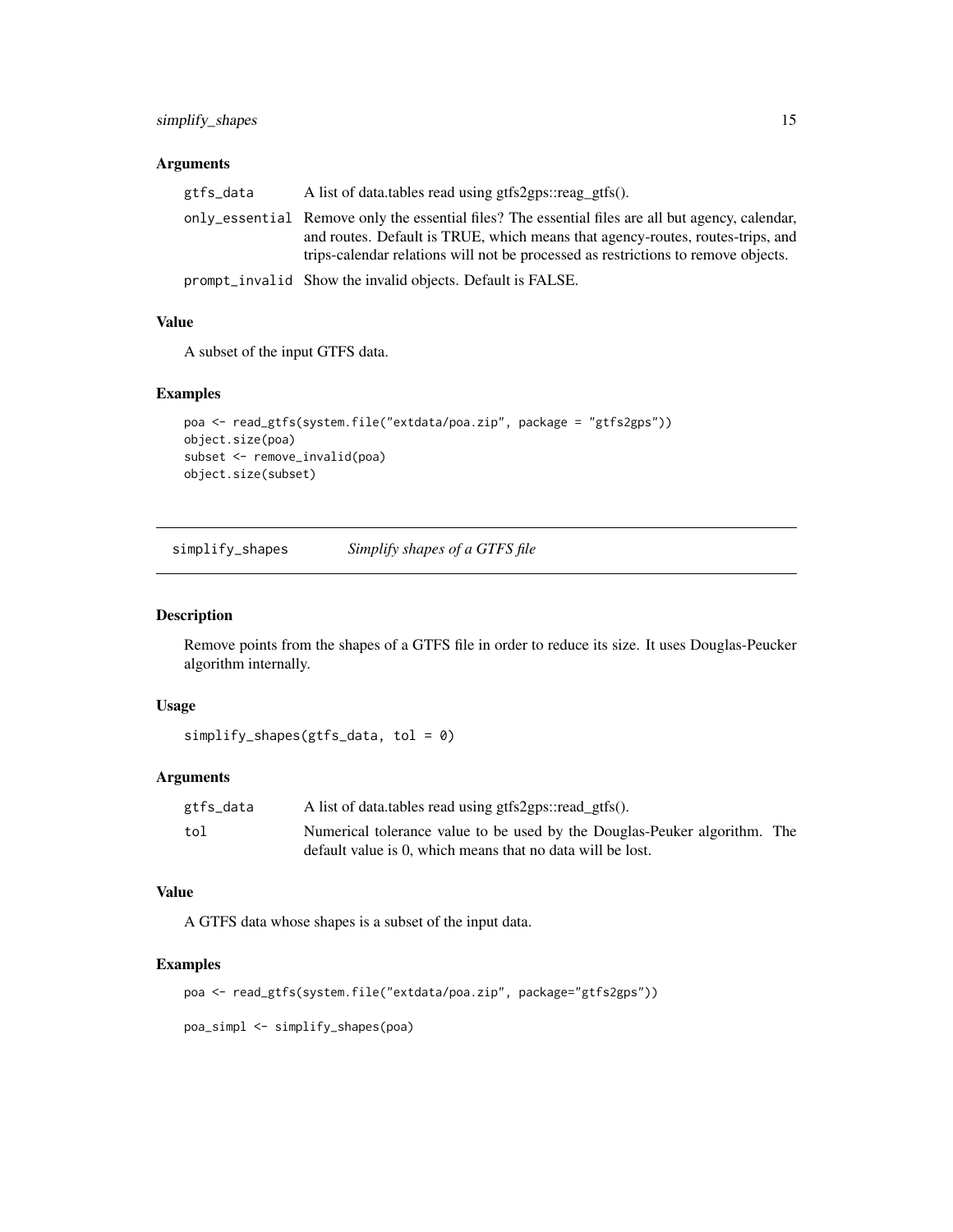<span id="page-15-0"></span>

Test whether a GTFS feed is frequency based or whether it presents detailed time table for all routes and trip ids.

#### Usage

```
test_gtfs_freq(gtfs)
```
### Arguments

gtfs A GTFS data set stored in memory as a list of data.tables/data.frames.

# Value

A string "frequency" or "simple".

#### Examples

```
# read a gtfs.zip to memory
poa <- read_gtfs(system.file("extdata/poa.zip", package = "gtfs2gps"))
```
# Test whether a GTFS feed is frequency based test\_gtfs\_freq(poa)

write\_gtfs *Write GTFS data into a zip file*

# Description

Write GTFS stored in memory as a list of data.tables into a zipped GTFS feed. This function overwrites the zip file if it exists.

#### Usage

write\_gtfs(gtfs, zipfile)

#### Arguments

| gtfs    | A GTFS data set stored in memory as a list of data.tables/data.frames. |
|---------|------------------------------------------------------------------------|
| zipfile | The pathname of a .zip file to be saved with the GTFS data.            |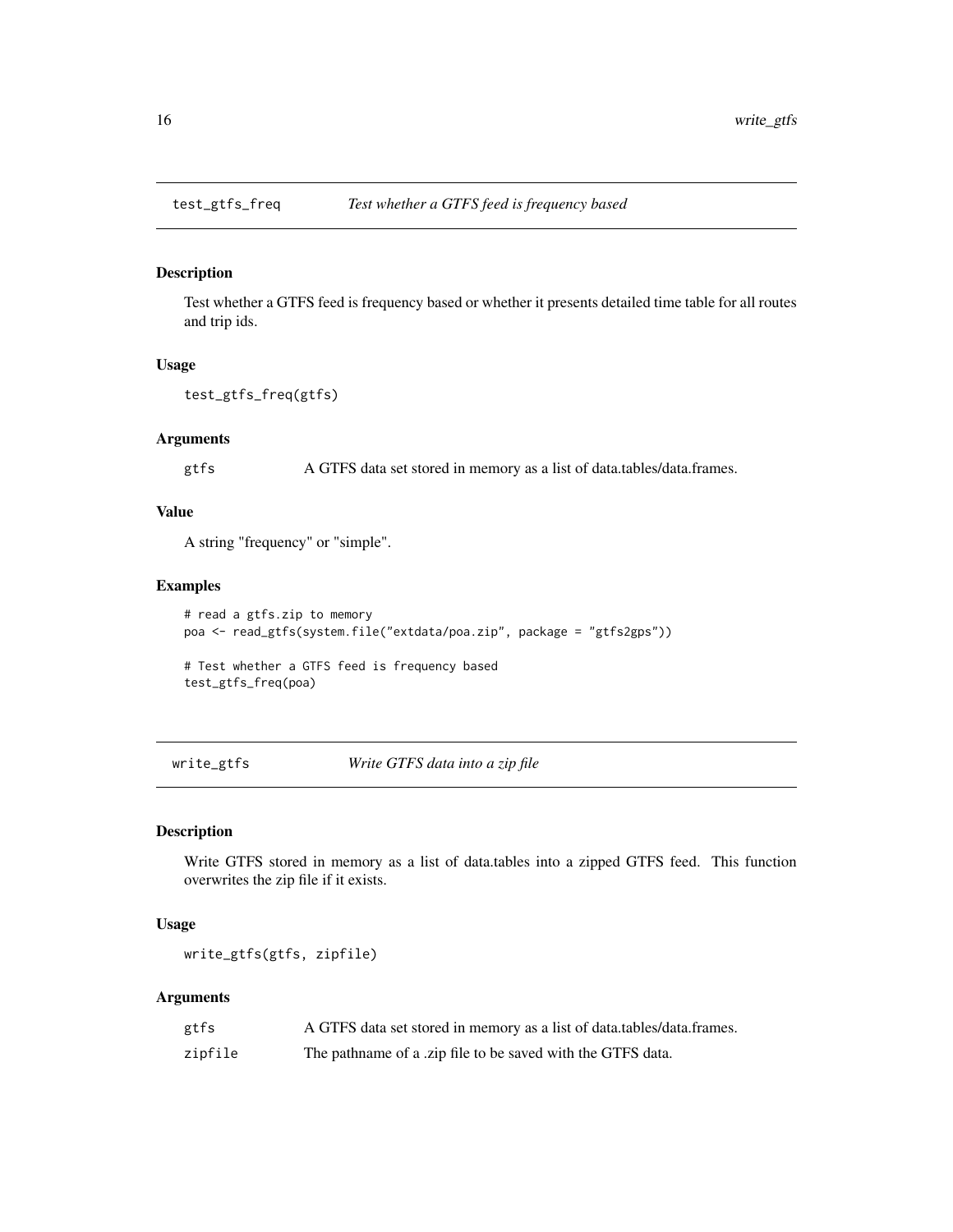write\_gtfs 17

# Value

The status value returned by the external zip command, invisibly.

write\_gtfs(poa, paste0(tempdir(), "/mypoa.zip"))

```
library(dplyr)
```

```
# read a gtfs.zip to memory
poa <- read_gtfs(system.file("extdata/poa.zip", package = "gtfs2gps")) %>%
  filter_by_shape_id("T2-1") %>%
  filter_single_trip()
# write GTFS data into a zip file
```